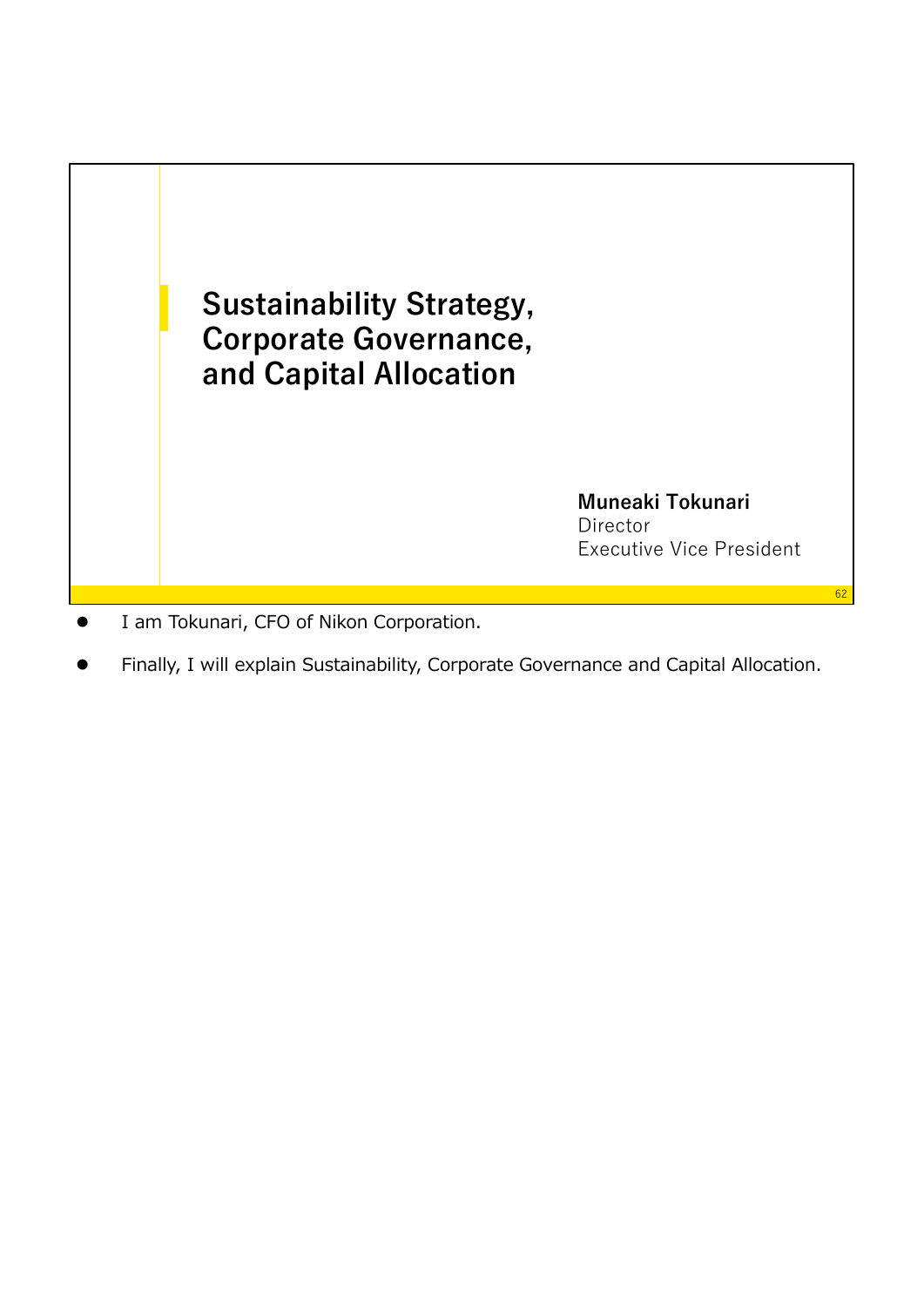

- In order to implement the business strategies that have been explained so far, it is extremely important to strengthen our management base.
- Today, I would like to explain our sustainability strategy and corporate governance among our management base.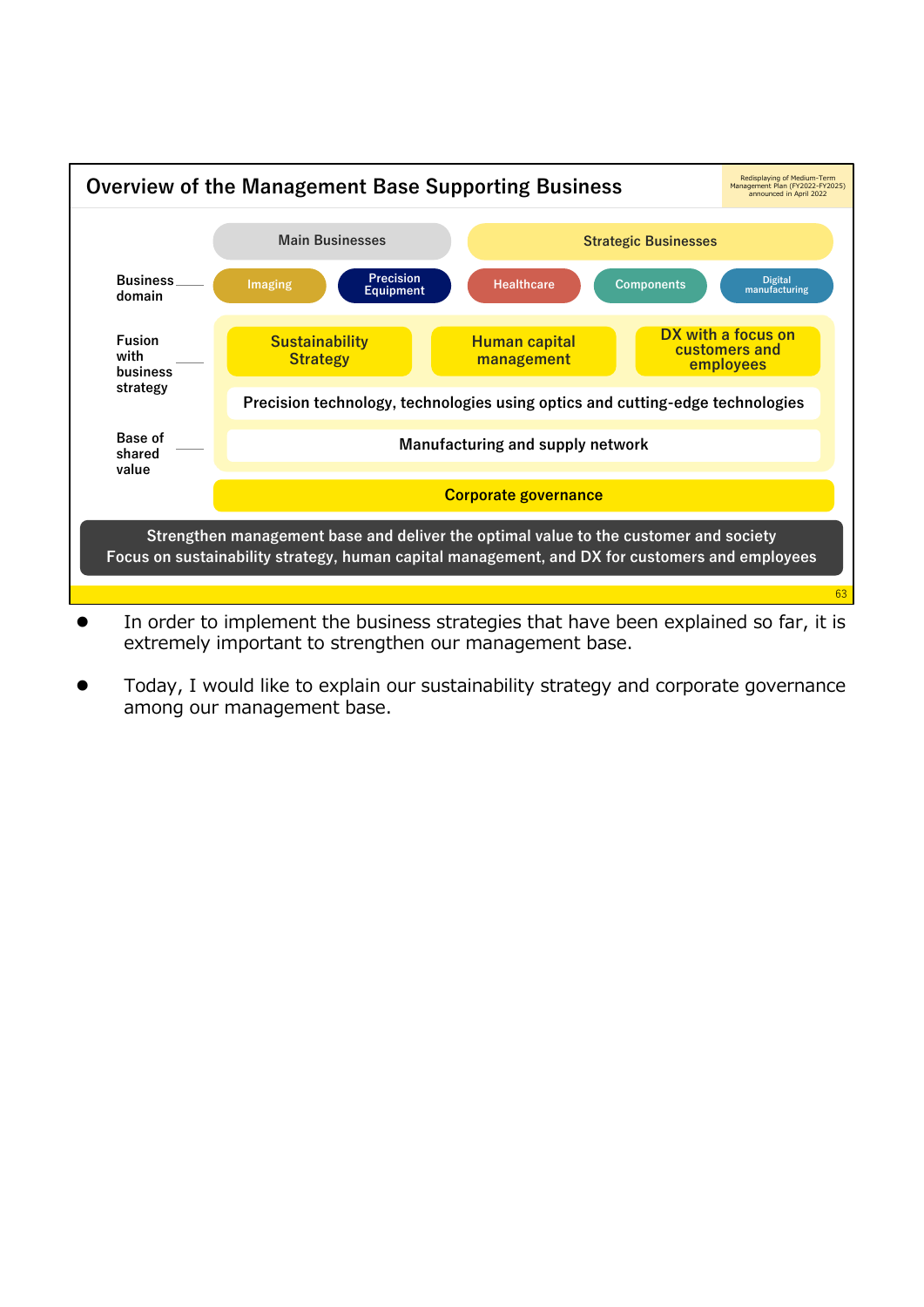

- Nikon's corporate philosophy is "Trust and Creativity".
- The 12 Materialities and key issues related to sustainability can be categorized under the corporate philosophy of "Trust and Creativity" into two themes: "Contribute to society through Creativity" and "Meet society's expectations to win Trust".
- First, "Creativity" means contributing to society through our core business.
- In other words, Nikon will contribute to the realization of a sustainable society in the areas of decarbonization, circular systems for resources, and health, which are shown in the upper part of this slide, through the strategies of each of the businesses explained so far.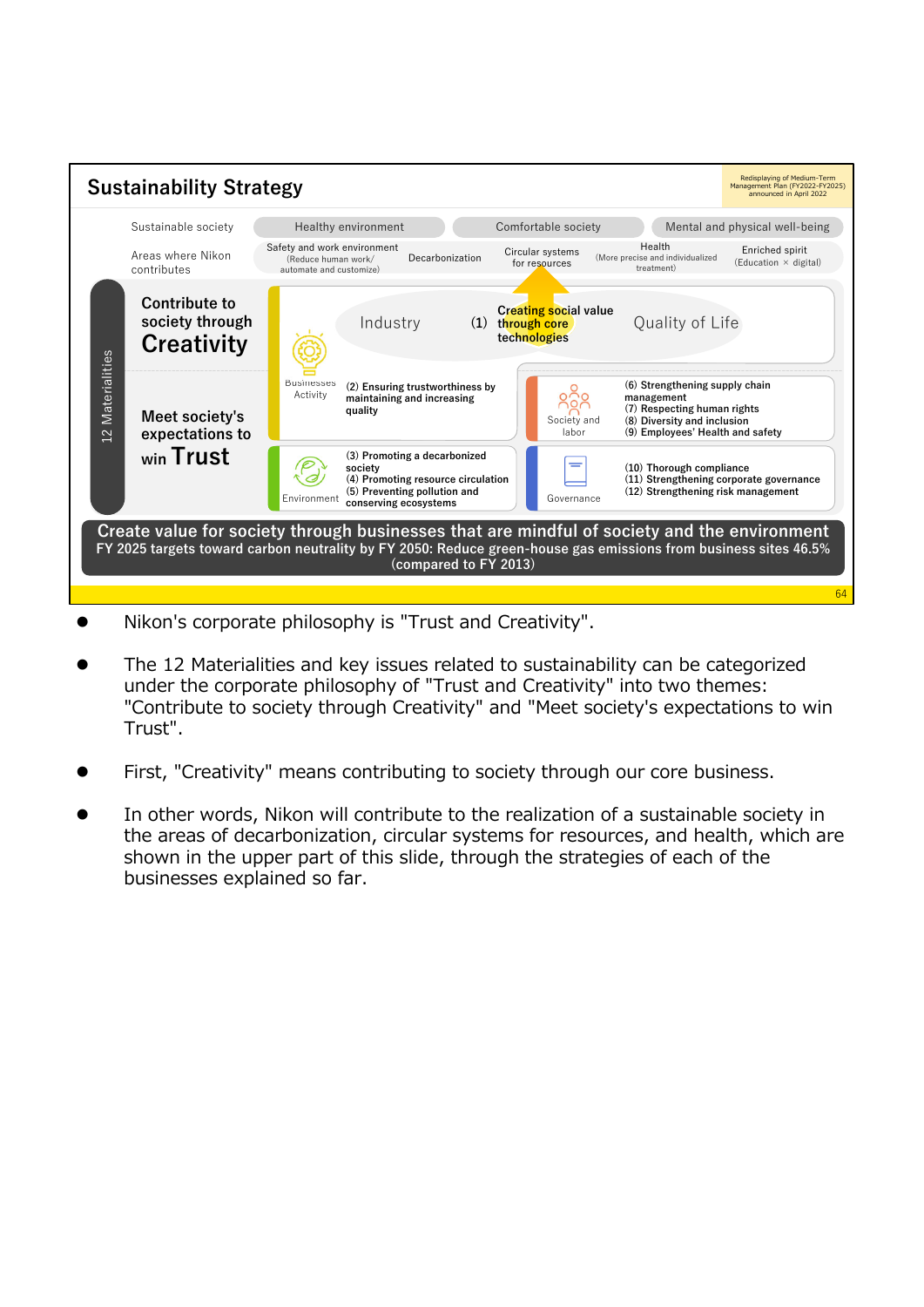

- The digital lithography for semiconductors and FPDs explained in the Precision Equipment Business is an example of "promoting reduction through digitization", slightly below the middle of the slide. In other words, the new digital lithography systems we plan to develop will eliminate the need for photomasks, leading to the reduction of resources.
- In addition, riblet or surface microfabrication using optical processing machines in the Digital Manufacturing Business, as described in the fourth row from the top of the table, will improve the energy efficiency of wind turbine blades and aircraft, thereby contributing to the realization of a decarbonized society.
- In this way, Nikon will continue to view its sustainability strategy and business strategy as one and the same, and will work to solve social and environmental issues with its core technologies of optics and precision technologies.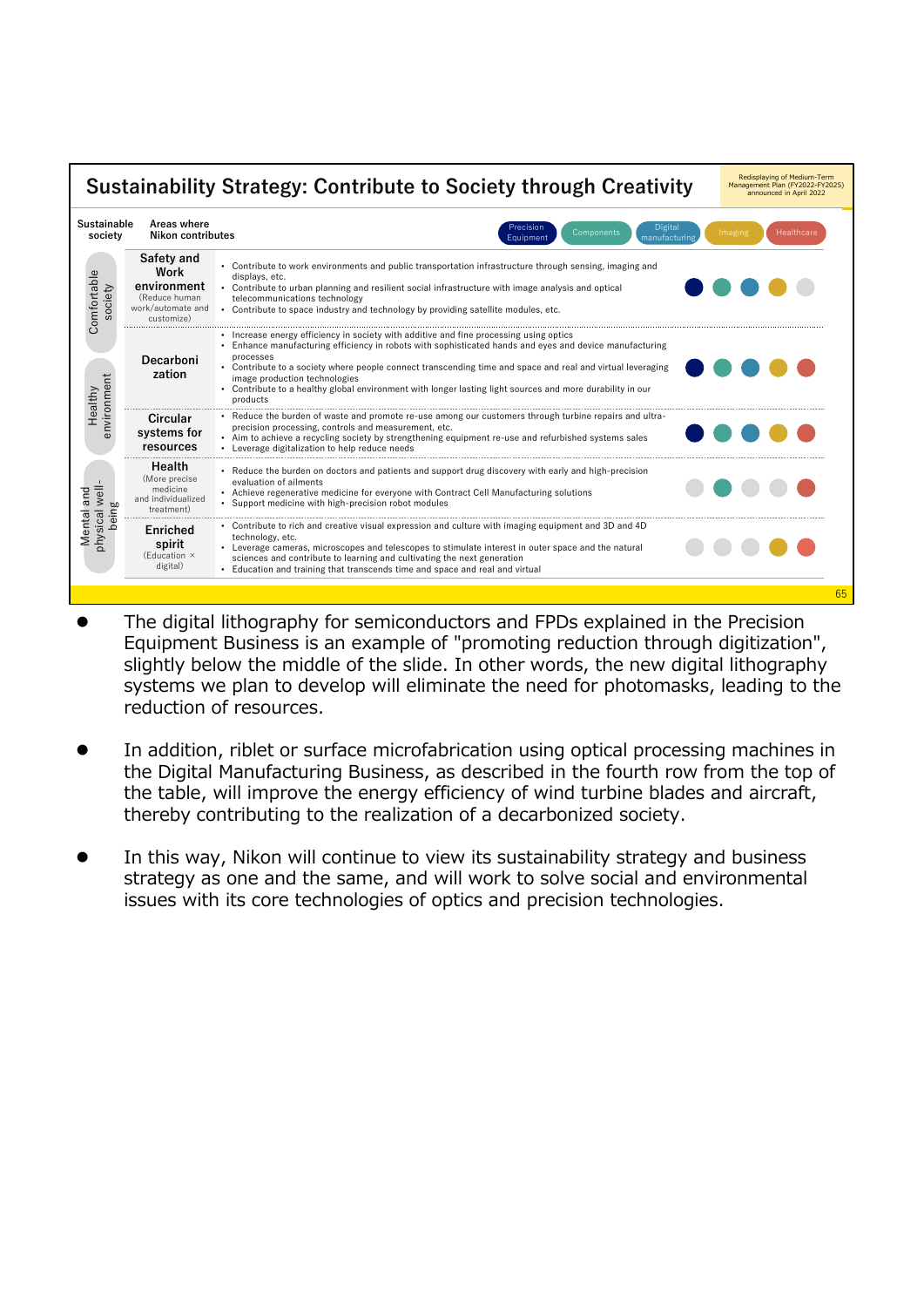| <b>Sustainability Strategy: Meet Society's Expectations to Win Trust</b>                                                                                                                                                                                                                                                                                                                  | Redisplaying of Medium-Term<br>Management Plan (FY2022-FY2025)<br>announced in April 2022                                                                                                                                                                                                                                                                                                                                                 |  |
|-------------------------------------------------------------------------------------------------------------------------------------------------------------------------------------------------------------------------------------------------------------------------------------------------------------------------------------------------------------------------------------------|-------------------------------------------------------------------------------------------------------------------------------------------------------------------------------------------------------------------------------------------------------------------------------------------------------------------------------------------------------------------------------------------------------------------------------------------|--|
| (3) Promoting a decarbonized<br>society<br>(4) Promoting resource circulation<br>(5) Preventing pollution and<br>Environment<br>conserving ecosystems                                                                                                                                                                                                                                     | (6) Strengthening supply chain<br>management<br>$0^{\circ}$<br>00 گ<br>(7) Respecting human rights<br>Society<br>(8) Diversity and inclusion<br>and labor<br>(9) Employees' health and safety                                                                                                                                                                                                                                             |  |
| FY 2025 targets for achieving carbon neutrality by FY 2050<br>• Reduce green-house gas emissions from business sites:<br>Reduce by 46.5% compared to FY 2013 levels.<br>(FY 2030 Target: 71.4% reduction)<br>• Introduction of renewable energy: 18%<br>(FY 2030 target: 30%)<br>Initiatives toward circular system of resources by<br>strengthening systems re-use and refurbished sales | Promote D&I<br>$\bullet$<br>Prepare an environment and raise awareness for diverse<br>talent to thrive<br>Promote the advancement of women<br>Women in managerial positions: 8%+ by FY 2025<br>New grad female hires: Maintain 25%+<br>(In FY2021, women made up 15% of the workforce)<br>Advance respect for human rights across the supply chain<br>$\bullet$<br>Marketing communications that are mindful of human rights<br>$\bullet$ |  |
| (10) Thorough compliance<br>(11) Strengthening corporate<br>governance<br>(12) Strengthening risk management<br>Governance                                                                                                                                                                                                                                                                | Link sustainability challenge KPIs to officer compensation<br>Secure independence of external directors: More diverse<br>board makeup<br>Strengthen governance across the corporate group:<br>Strengthen internal controls                                                                                                                                                                                                                |  |
|                                                                                                                                                                                                                                                                                                                                                                                           |                                                                                                                                                                                                                                                                                                                                                                                                                                           |  |

- At the same time, Nikon will strengthen its efforts in the areas of the Environment, Society and labor, and Governance in order to "Meet society's expectations to win Trust".
- On the left side of the slide, we have set a lofty goal of reducing green-house gas emissions from our business sites by 46.5% by FY2025, with the aim of becoming carbon neutral by FY2050.
- In addition, on the right side of the slide, we will realize the numerical targets of hiring women into more than 8% of management positions and more than 25% of new-graduate recruitments.
- Furthermore, in Corporate Governance as described in the lower part of the slide, we will work to link sustainability challenge KPIs to executive compensation and diversify the composition of the Board of Directors.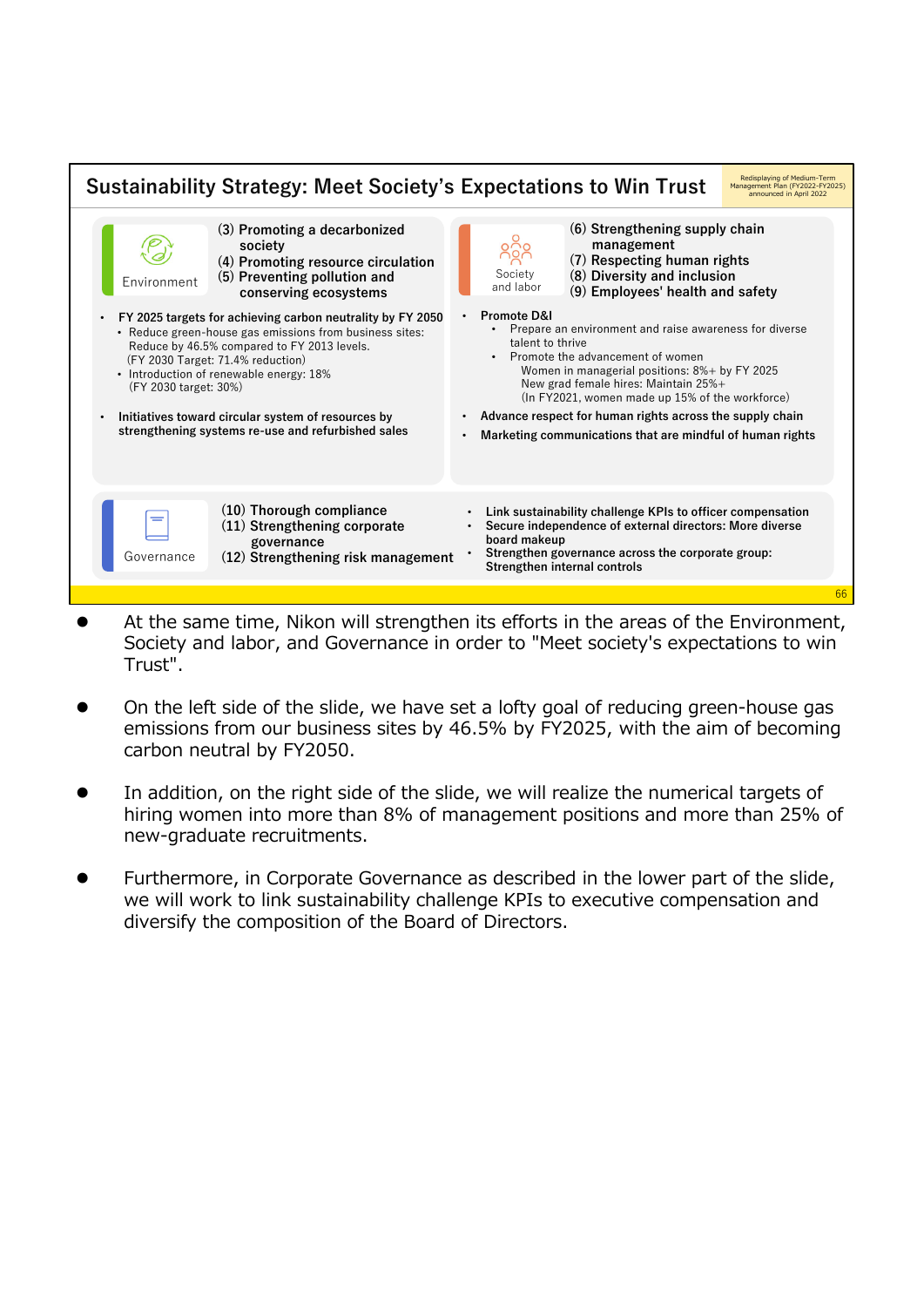|                                                                                                                                                                                                    | <officer compensation="" system=""></officer>                                                                                               |                                                                                                                                                                                                                                                                                                               | • Link sustainability challenge KPIs to officer compensation                                                                            | • Secure independence of external directors: More diverse<br>board composition                                                                                                                                                                                                                                                                                                                                                                                                                                                                                                                                   |                  |                 |           |                  |
|----------------------------------------------------------------------------------------------------------------------------------------------------------------------------------------------------|---------------------------------------------------------------------------------------------------------------------------------------------|---------------------------------------------------------------------------------------------------------------------------------------------------------------------------------------------------------------------------------------------------------------------------------------------------------------|-----------------------------------------------------------------------------------------------------------------------------------------|------------------------------------------------------------------------------------------------------------------------------------------------------------------------------------------------------------------------------------------------------------------------------------------------------------------------------------------------------------------------------------------------------------------------------------------------------------------------------------------------------------------------------------------------------------------------------------------------------------------|------------------|-----------------|-----------|------------------|
| Fixed                                                                                                                                                                                              | Performance-based compensation                                                                                                              |                                                                                                                                                                                                                                                                                                               | <changes board="" composition="" in=""></changes>                                                                                       |                                                                                                                                                                                                                                                                                                                                                                                                                                                                                                                                                                                                                  |                  |                 |           |                  |
| compensation<br>Fixed monthly<br>compensation                                                                                                                                                      |                                                                                                                                             |                                                                                                                                                                                                                                                                                                               |                                                                                                                                         |                                                                                                                                                                                                                                                                                                                                                                                                                                                                                                                                                                                                                  | As of the end of |                 |           |                  |
|                                                                                                                                                                                                    | Short term                                                                                                                                  | Medium term                                                                                                                                                                                                                                                                                                   | Long term                                                                                                                               |                                                                                                                                                                                                                                                                                                                                                                                                                                                                                                                                                                                                                  | <b>June 2018</b> | June 2019       | June 2020 | <b>June 2022</b> |
|                                                                                                                                                                                                    | <b>Bonus</b>                                                                                                                                | PSU                                                                                                                                                                                                                                                                                                           | <b>RS</b>                                                                                                                               |                                                                                                                                                                                                                                                                                                                                                                                                                                                                                                                                                                                                                  |                  |                 |           | (plan)           |
| PSU: Performance Stock Unit RS: Restricted Stock<br><method compensation="" determining="" for="" performance-based=""><br/>• The degree of accomplishment of financial and non-financial</method> |                                                                                                                                             |                                                                                                                                                                                                                                                                                                               | Total number of directors<br>(incl. Audit and Supervisory<br>Committee members)                                                         | 11                                                                                                                                                                                                                                                                                                                                                                                                                                                                                                                                                                                                               | 12               | 11              |           |                  |
| KPIs is evaluated by the Compensation Committee as an                                                                                                                                              |                                                                                                                                             |                                                                                                                                                                                                                                                                                                               |                                                                                                                                         | o/w external directors                                                                                                                                                                                                                                                                                                                                                                                                                                                                                                                                                                                           | $\overline{4}$   | $5\overline{)}$ | 5         |                  |
| advisory body of the Board of Directors and determined by<br>the Board of Directors                                                                                                                |                                                                                                                                             |                                                                                                                                                                                                                                                                                                               | o/w directors from maior<br>shareholders, etc.                                                                                          | 3                                                                                                                                                                                                                                                                                                                                                                                                                                                                                                                                                                                                                | 3                | $\overline{2}$  |           |                  |
| Bonus: Consolidated operating profit and ROE, as well as<br>division and individual performance                                                                                                    |                                                                                                                                             |                                                                                                                                                                                                                                                                                                               | o/w female directors                                                                                                                    | $\Omega$                                                                                                                                                                                                                                                                                                                                                                                                                                                                                                                                                                                                         | $\mathbf{0}$     | $\mathbf{1}$    |           |                  |
| division<br>PSU:                                                                                                                                                                                   | margin and ROE)<br><compensation committee="" members=""><br/>• 2 external directors and 2 internal directors (chaired by an</compensation> | (*) The division performance assessment includes consideration of<br>Financial KPIs (consisting of revenue, operating<br>Strategic KPIs (consisting not only of financial targets such<br>financial targets such as the degrees of accomplishment of<br>sustainability strategy and human capital management) | the degree of achievement of sustainability-related targets of each<br>as operating profit derived from growth drivers but also of non- | (*) Nominees for 5 external directors to be proposed at the Annual<br><b>General Shareholders' Meeting in June 2022</b><br>• Mr. Shiro Hiruta, former Senior Advisor, Asahi Kasei Corp.<br>• Mr. Shigeru Murayama, Senior Strategic Advisor, Kawasaki Heavy<br>Industries, Ltd.<br>• Ms. Asako Yamagami, Partner, ITN Law Office<br>• Mr. Makoto Sumita, former Chairman & Director, TDK Corporation<br>• Mr. Tsuneyoshi Tateoka, former Vice-Minister of Economy, Trade and<br>Industry<br><nominating committee="" members=""><br/>• 3 external directors and 2 internal directors (chaired by an</nominating> |                  |                 |           |                  |

 Nikon's officer compensation system consists of a fixed compensation portion and a performance-linked portion. Bonuses and PSUs or Performance Share Units are linked not only to financial KPIs such as ROE but also to non-financial KPIs such as sustainability.

67

- In addition, with regard to the composition of the Board of Directors, consideration is given to ensuring the independence and diversity of external directors. As of the general meeting in June of this year, the number of external directors from major shareholder companies is scheduled to be reduced to zero.
- In addition, matters related to CEO's succession will be discussed by the Nominating Committee, in which external directors constitute the majority.
- We believe that strengthening corporate governance is the foundation for sustainable corporate growth, and we will continue our efforts to improve the transparency and effectiveness of management.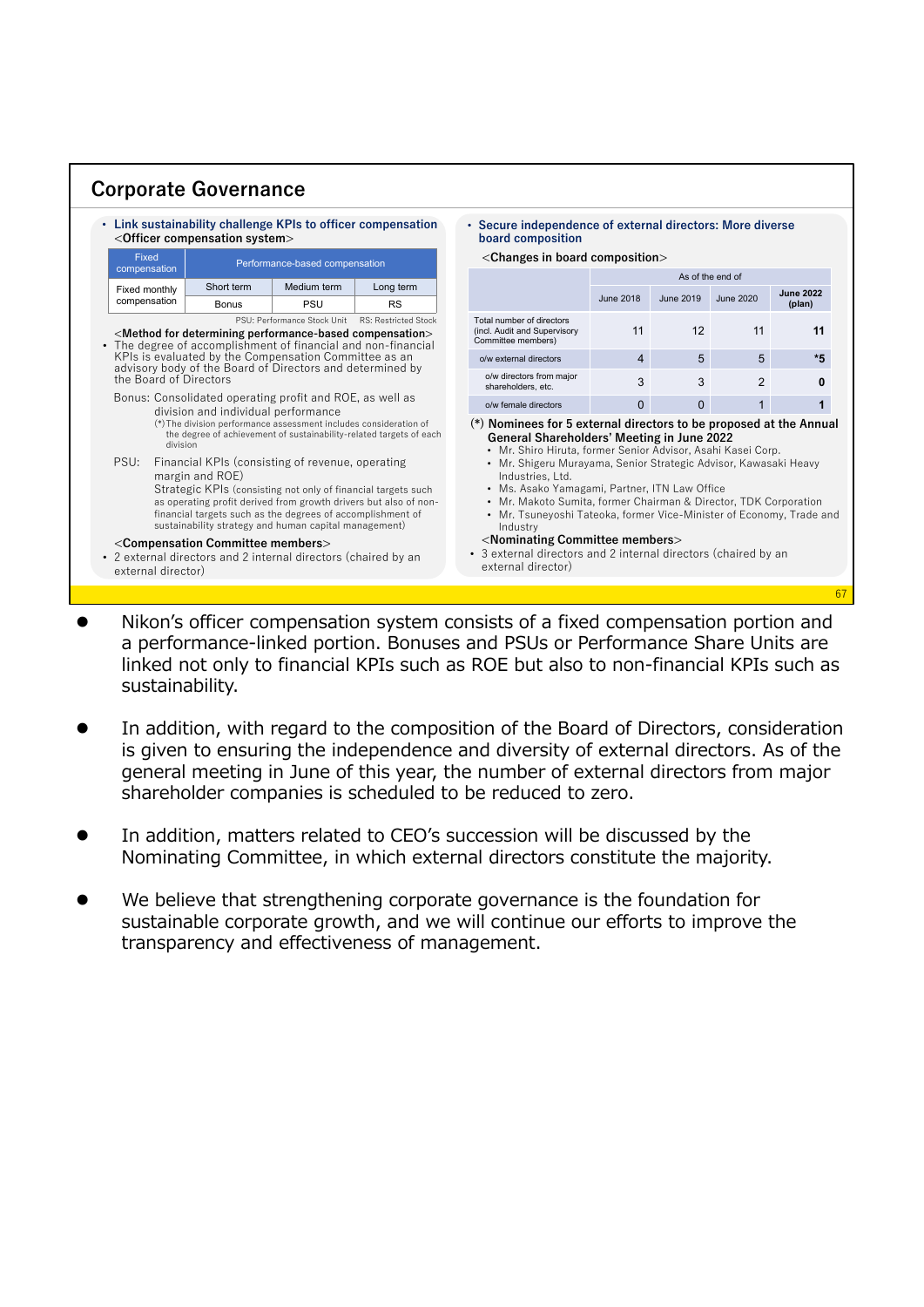

- Finally, I will explain our capital allocation policy.
- First of all, in regarding to source of funds for allocation, we believe that we will be able to secure more than ¥700B yen during the four-year period of the Medium-Term Management Plan by accumulating profits and other means.
- We recognize that our shareholders and society expect Nikon to grow as an R&Doriented company, and we will allocate most available resources to growth investments and R&D. Specifically, we will allocate about 30% to strategic investments, 35-40% to R&D, and 20% to capital expenditures.
- In strategic investments, we will invest in human capital as well as M&A to accelerate growth.
- R&D will focus on strengthening solution offerings and scaling growth drivers.
- In capital expenditures, we plan to take action to increase production of EUV related components and make investments related to Contract Cell Manufacturing.
- We will also allocate more than 10% to shareholder returns. In relation to profits, we intend to return profits to shareholders under a policy of a total shareholder return ratio of 40% or more.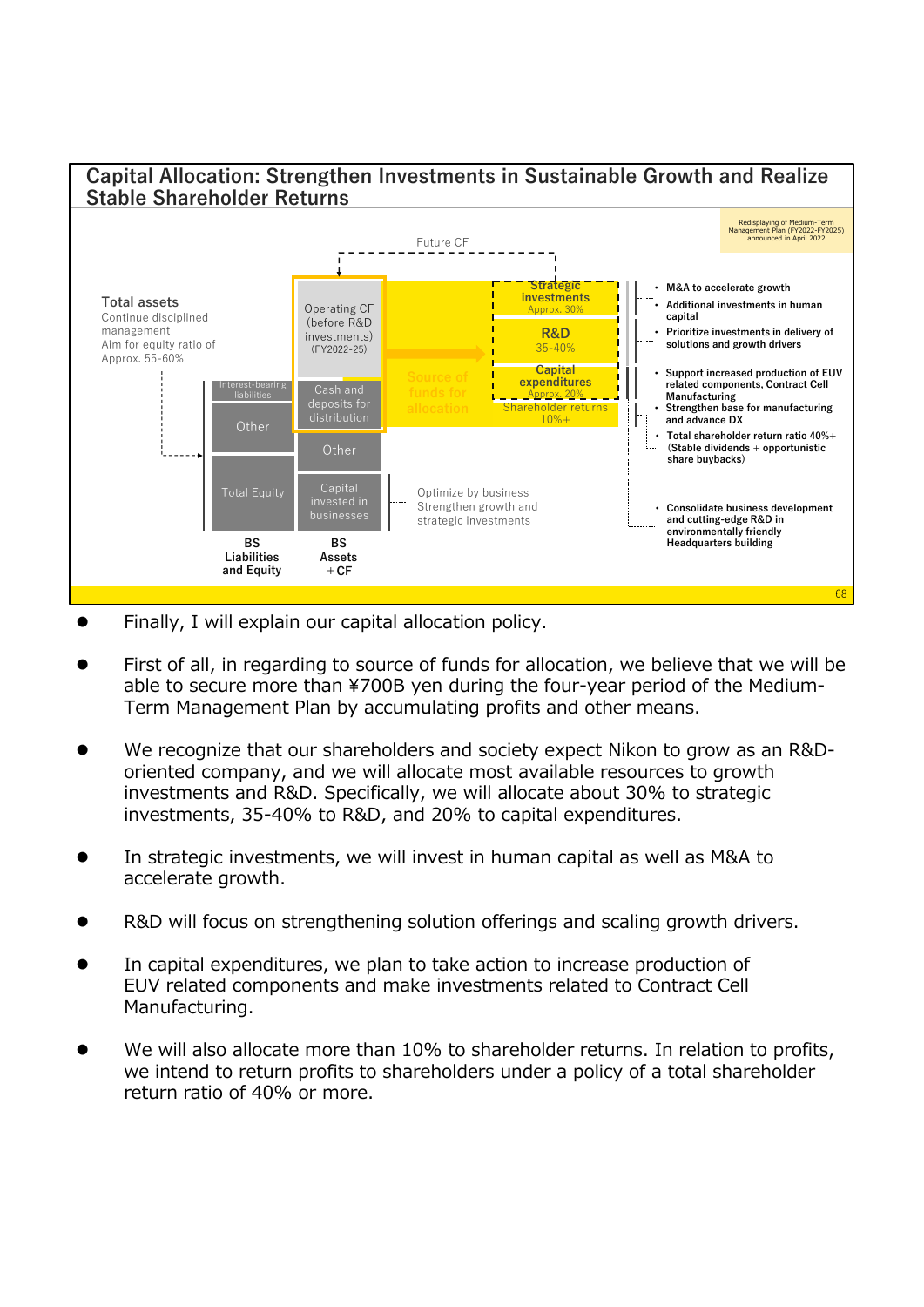

- As I have explained above, Nikon has set Vision 2030 as its long-term goals and will make steady progress toward them.
- Specifically, the Imaging Products Business and the Precision Equipment Business on the right side of the graph will ensure stable earnings, while the Healthcare Business, Components Business, and Digital Manufacturing Business on the left will create new value and increase their contribution to the company's profits.
- In this way, under the new Medium-Term Management Plan, Nikon will simultaneously achieve stability and growth by managing its businesses as a portfolio.
- We look forward to the support of our shareholders and investors.